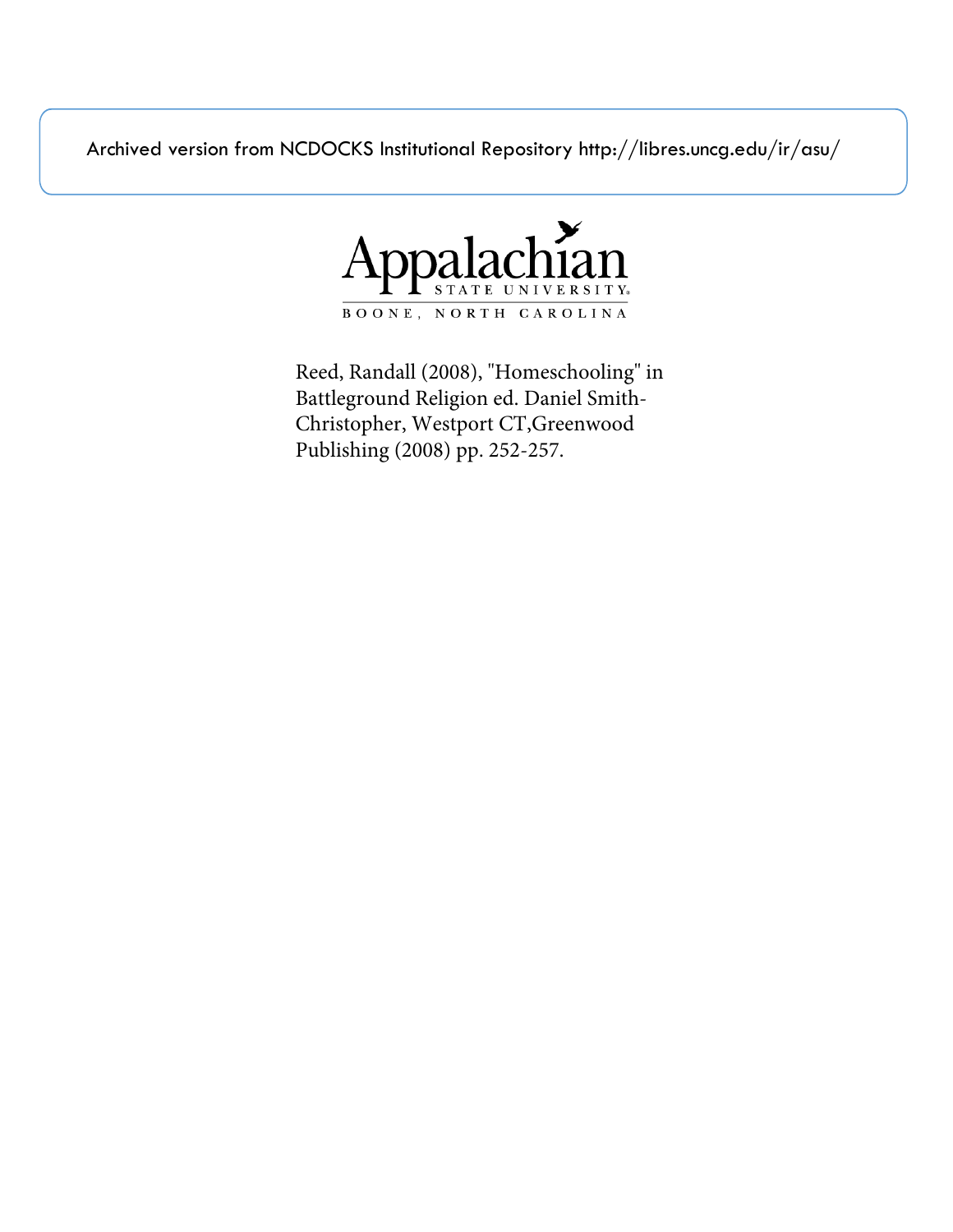# Reed Randall

#### **HOMESCHOOLING**

Homeschooling has risen as an alternate to public education in the United States. Originally confined to fringe religious groups like the Amish, it has turned into a social phenomenon in America, including middle-class suburbanites and urban elites. Additionally, it has become a large commercial market that provides everything from school supplies tailored to the homeschool market to conferences for homeschool teachers.

# **HOMESCHOOLING STATISTICS**

In 1999, and again in 2003, the National Center for Educational Statistics (NCES) did a nationwide study of homeschooling in the United States. In the latter study, the NCES estimated that there are more than one million homeschooled students. Approximately 2.2 percent of all students are homeschooled. That percentage had risen by almost one-third since the 1999 study. The study showed that the vast majority of home-schooled students are white, urban, and from the South. Additionally, the majority of students come from traditional two-parent homes where one parent works and the other stays home. While middle-class parents predominate (defined as household incomes between \$25,000 and \$75,000), lower-class families make up more than one-quarter of homeschooled-students, while just over one-fifth of home-schooled students come from upper-class parents. Likewise, home-schooled parents are fairly well educated, with the majority having a degree or some college level education, though graduate/professional school parents make up the smallest percentage (NCES 2006).

The NCES study also measured not just raw numbers, but included a multivariate approach that showed the likelihood of a given group to homeschool given all other variables being held equal. Here the results were somewhat different. This study showed that lower-class parents were significantly more likely to homeschool their children than either middle- or upper-class parents. Likewise, families with three or more children were more than twice as likely to homeschool as those with fewer children. Also, in a multivariate analysis, rural families were significantly more likely to homeschool than urban families (NCES 2006).

However, it is important to note that homeschooling need not be an all or nothing proposition. Eric Isenberg notes that 21 percent of home-schooled students attend public school part-time, usually going a few hours a week. He also shows that parents who have multiple children may choose not to homeschool all their children, but select one or more to homeschool, sending the others to public school. This percentage is higher than might be imagined; Isenberg states that 55 percent of parents that homeschool with multiple children "sent at least one other child to school" (Isenberg, 2007). Additionally, students may be homeschooled in some grades, but not in others.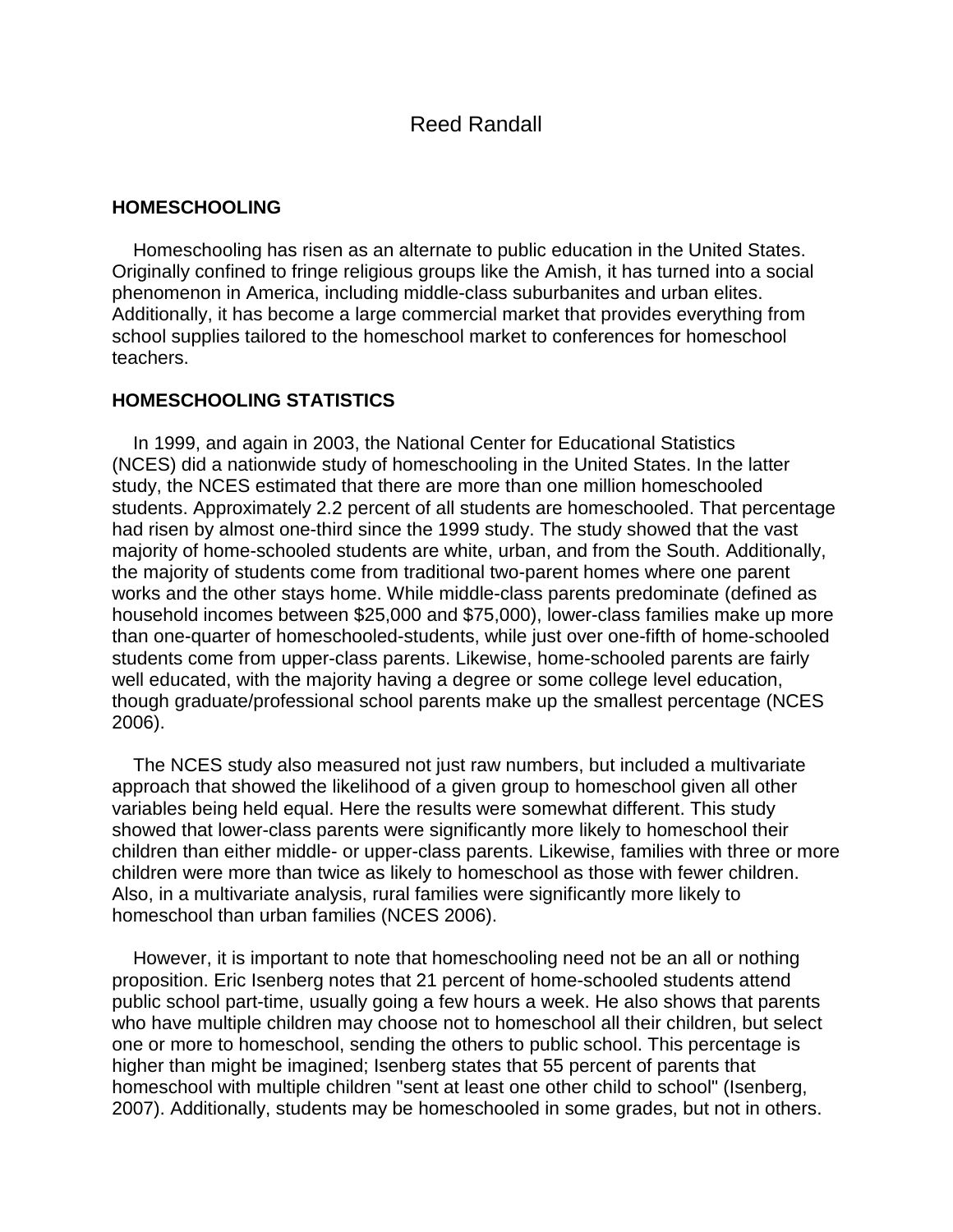However, families that homeschool their children for religious reasons are more likely to homeschool all of their children.

What is clear from this statistical analysis, is while the likelihood of homeschooling is higher for certain groups, there are larger numbers of homeschooling children, a variety of social and ethnic classes, and homeschooling may not be as exclusively relegated to evangelical Christians as is generally believed, particularly if there are private school alternatives available. Thus, homeschooling is not limited to a particular subgroup, but is a widespread phenomenon in the United States.

# **THE LEGAL ASPECTS OF HOMESCHOOLING**

There is no federal law that regulates homeschooling. Section 9506 of the No Child Left Behind Act of 2001 specifically forbids federal control of homeschooling. Thus, currently all law related to home schools is state based, and therefore laws regarding home school vary greatly from state to state. States are able then to regulate home schooling as they see fit, theoretically even to ban it. However, at this point, all states recognize homeschooling as an educational option.

The most significant legal barrier to home schooling has been compulsory attendance laws. Homeschooling, by definition, demands exemption from compulsory education attendance requirements. States thus must legislate specific exemption for home schooled children. Likewise, states may determine to what degree a home-schooled student may participate in extra-curricular activities like sports, or band, or classes the parents feel inadequately prepared to teach, like foreign language, chemistry or music. In Swanson v. Guthrie, the tenth circuit appeals court held that a homeschooled child may be denied access to selected classes if there is a board policy denying all part-time students such access. Additionally, the courts have held that there is no constitutional right to extracurricular activities even for public school students, and therefore may correspondingly exclude home school students as well.

On the other hand, states may exercise their rights to determine the qualifications of homeschool teachers. However, this must also be consistent. If private schools are allowed to employ noncredentialed teachers, then there can be no requirement that homeschool teachers be credentialed. But if a parent does not fulfill the uniform standard of teacher qualifications for a state, then the homeschooling request may be denied. North Dakota has some of the most stringent requirements for homeschool teachers, requiring either a teaching certificate or a bachelor's degree. If the parent has neither of those, but they have a General Educational Development test (GED) or equivalent, they may still teach, but are supervised by a credentialed teacher. They may also qualify by passing the teacher exam. North Dakota, however, is an exception. The majority of states have no qualification requirements for homeschool teachers.

In general, states have been quite accommodating of homeschool students. The Home School Legal Defense Association (HSLDA) rates 25 out of 50 states as having either no regulation or low regulation (meaning parents only have to notify the state that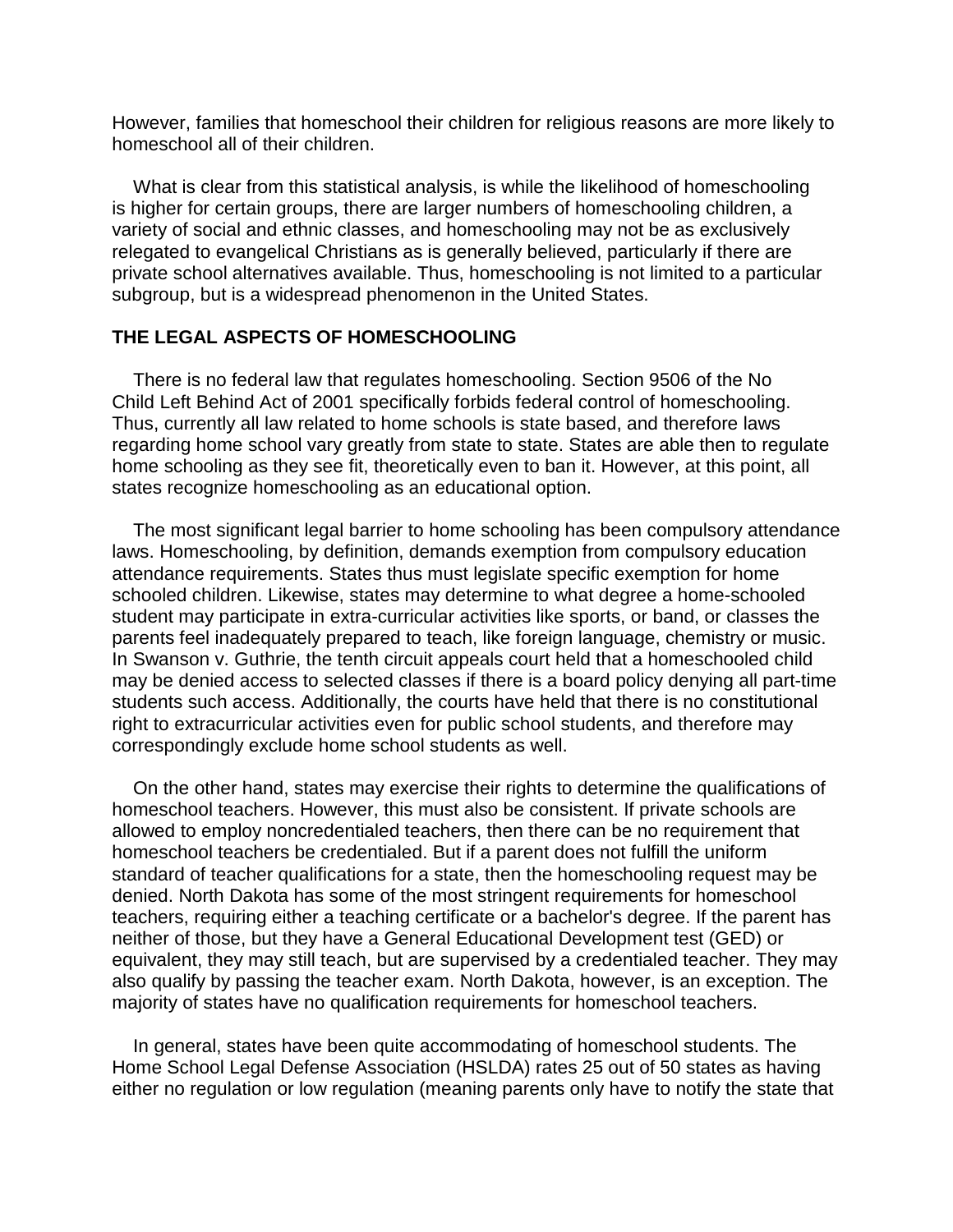they intend to homeschool). Another 19 states are rated as having moderate regulation (parents are required to indicate student progress to the state through grades, test scores, portfolios, etc.). Only 6 out of 50 states are considered by the HSLDA as having high regulations. Generally these states require more documentation in terms of attendance and student progress.

# **REASONS FOR HOMESCHOOLING**

Homeschooling started in the 1950s as a liberal rebellion against an educational system that was perceived as too institutional and rigid. Parents eager to try more cutting edge educational methods took their children out of the public schools and began educating them at home. Starting in the 1970s through the 1980s with Supreme Court decisions banning school prayer and mandatory bible reading, the homeschooled student body shifted to a more conservative group. It was now religious conservatives who made up the bulk of homeschooling families. While this group still comprises the majority of homeschoolers, homeschooling advocates claim that homeschoolers come from across the political spectrum (though a 2002 study indicated that 75 percent of homeschooling families are conservative Christians).

Homeschool families have been divided into two different categories: Ideological and pedagogical. Ideological homeschool families do so because they believe that public schools do not support their beliefs and values. Often these are conservative Christians who feel the absence of prayer and bible reading, and the teaching of evolution, sex education, and "moral relativism;' makes the public schools hostile to their core beliefs. On the other side are pedagogical homeschooling families. These are families, sometimes with special needs' students, who feel that public schools are not teaching their children appropriately. The problem here is not with content, as it is with ideological homeschoolers, but rather with method. Pedagogical homeschooling families believe they can meet the educational needs of their children more effectively than the public schools. In contrast to the ideological homeschoolers who often follow textbooks quite rigidly, pedagogical homeschool parents will adapt and selectively use material developed by homeschool publishers. These parents often focus on experiential learning, and pedagogical methods can vary daily. It appears that these (pedagogical) parents are growing in number. Studies have suggested that ideological reasons for homeschooling appear to be subsiding in importance for this general population, whereas pedagogical and special needs' reasons are becoming increasingly important motivators for parents' decisions to home school.

Another study on homeschooling divides parental reasons for homeschooling differently. For this study, the reasons of homeschool parents can be mapped between *parent-focused* homeschooling and *partnership-focused* homeschooling. Parentfocused homeschool parents are those who feel an enormous responsibility for their children's education, and thus take the responsibility for themselves. These parents may *go it alone* without getting involved in homeschooling groups. Likewise, these parents are not necessarily negative in regards to public schools; they have a different priority. Partnership-focused homeschool parents are actually in flight from the public school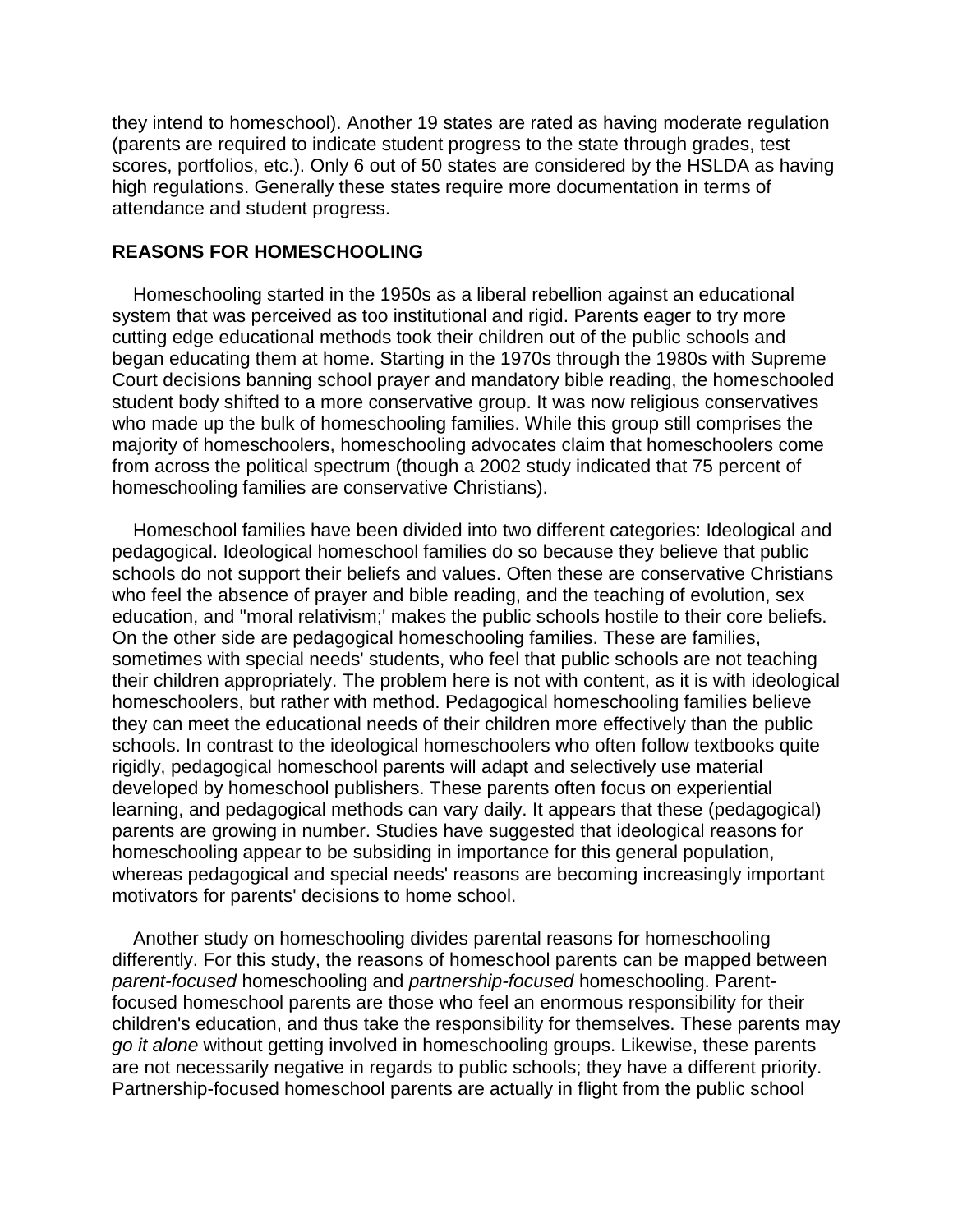system. They seek another organization to work with, and have found the public schools wanting. As a result, they have rejected the public school as their partner, and have turned to homeschooling groups for partnerships.

Still, this study does not dispute a religious or value-based motivation for homeschooling. In fact, their study confirms such a belief, though it warns against a single-designation of homeschool families as ideologues. While values do inform parents' decisions to homeschool, the argument is that, just as important, is the parents' conception of their role in their children's education. They hold that religious belief structures are in the end only a part of the explanation, rather than the entirety of it.

The National Household Education Surveys Program (NHES) also measured reasons for homeschooling. Isenberg (2007) compiled a number of studies of homeschooling families. The data with regards to religion was somewhat ambiguous. When asked why they homeschooled, 30 percent of parents who homeschool their children reported religious reasons as the primary cause. On the other hand 48 percent of parents listed educational reasons as their primary impetus to homeschool. Moreover, the number of homeschooled students taking the SAT who report having a religious faith (41.8%), is lower than those in public schools (52.5%). Though the number of homeschool students who report being Baptist is higher (17.7%) then those in public school (10.3%). However, the competition may actually not be from the public school sector as much as from the private school sector. Isenberg concludes: "In small towns, however, private school enrollment does depend on the percentage evangelical Protestant, showing that they substitute private schooling for homeschooling when economies of scale for private schooling can be obtained" (Isenberg 2007). It has also been pointed out that many parents homeschool because of behavioral or special needs issues, particularly with older children. Isenberg notes that those parents who give the reason for homeschooling more than doubles from students age 13 and younger to students age 14 and older. Additionally, when one examines the number of parents who include this reason as significant (though not primary), the number of students who are homeschooled for behavioral and special needs concerns age 14 and above is 48 percent as opposed to younger children, whose parents cite this reason at a level of less than half as often (22%).

Thus, the contrary to popular conception of homeschooling as a fundamentalist or evangelical exodus from the public school system to defend a rightfully imperiled premodern world view is not proven. The data shows that the reasons for homeschooling are far more complex. Certainly, religion is an important factor in a family's choice to homeschool their children, yet there are often other reasons that are more important from the parents' point of view. As public education is increasingly denounced as "a failure;' one of the beneficiaries of this is the homeschooling movement, as parents try to find alternatives to improve their children's education.

### **HOMESCHOOL OUTCOMES**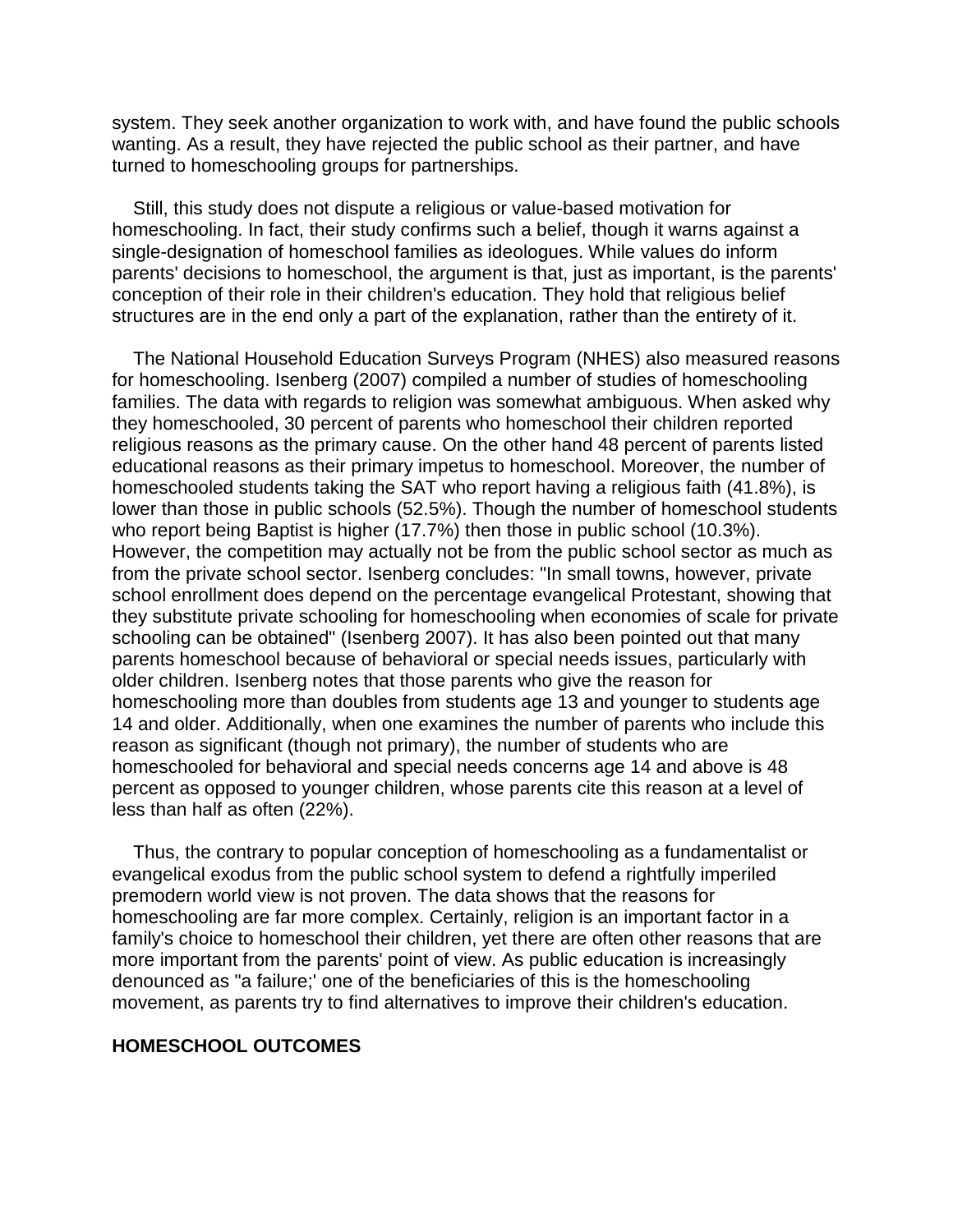Studies that follow homeschooling outcomes are methodologically difficult to undertake due to the lack of consistent requirements by the state to track homeschooled students.

The question that is often asked is how successful is homeschooling as compared to conventional schooling in terms of student achievement? Brian Ray's study of homeschool outcomes tried systematically to examine the test data on homeschool students (Ray 2004). Several states require homeschool students to participate in state standardized tests. Ray's examination of the data showed that homeschooled students generally scored as well, or better than their conventionally schooled counterparts. Ray is quick to point out, however, that one cannot draw conclusions about homeschooling per se, but rather that a number of factors, including low teacher to student ratios, teaching to the test, and high levels of parental involvement, may be significant factors as well. Controlling for these factors, homeschool students may not perform significantly better than conventionally schooled students.

In terms of social effects, homeschool students appear not to lag behind their conventional peers. Psychological testing of homeschooled children shows a selfconcept generally at, or above the norm. While homeschool students appear less peerfocused than non-homeschool students, a study of their level of socialization showed that they had a great deal of peer interaction through homeschooling organizations, community groups, and churches. Studies of homeschooled children found no negative psychological indications that can be directly traced to the homeschooling environment.

#### **THE HOMESCHOOL MARKET**

Homeschooling is not a task that can be taken on without preparation. The homeschooling parent knows that they need resources and materials in order to teach the variety of topics that are a part of a well-rounded education. To this end there has arisen an entire new market to provide these materials to willing and wanting parents. Broadly, two curriculum options are available for parents who homeschool: Complete curriculum and learning resources.

There are complete curricula that start at over \$500 but provide lessons in math, reading, history, and so forth. Companies market these is a variety of ways. From A Beka Home School, which offers a choice of traditional and accredited programs "designed to provide an excellent Christian education for those who teach their child at home;' to Clonlara School, with its holistic emphasis on the child and its affirmation that "Clonlara School is welcoming: We do not discriminate on the basis of race, religion, color, gender, nationality or ethnic origin in administration of our educational and/or admissions policies:' Clonlara likewise touts accreditation for homeschoolers who signup with them. For those looking for accreditation, and thus an easier entry for their children into college, the costs of programs like these can run upwards of \$1000 per year, including materials.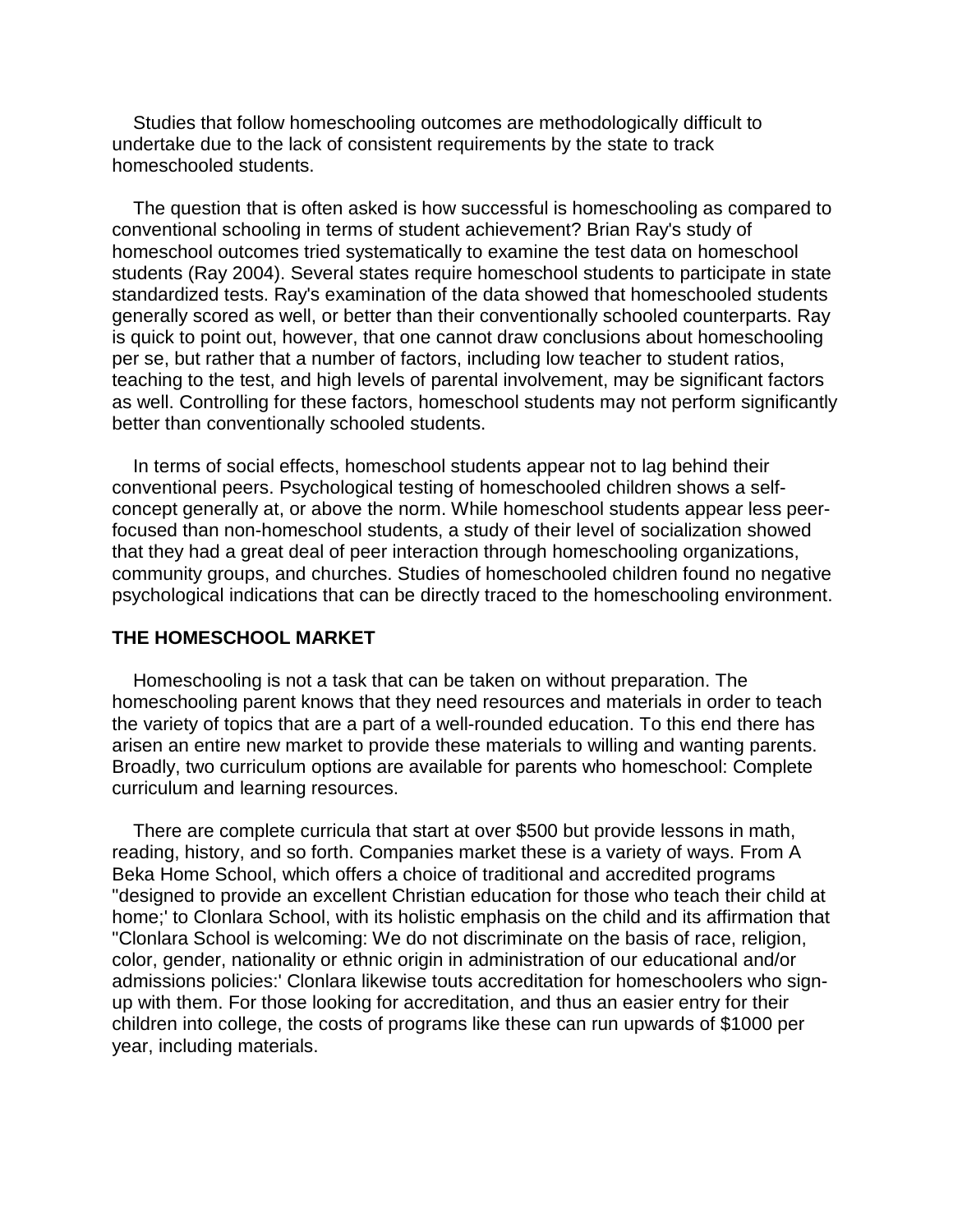There are also resource vendors who are willing to sell workbooks, hands-on supplies, games, and other teaching materials. Many of these books are the same products that regular classroom teachers use to supplement their district curriculum from publishers well known to public school teachers like Teacher Created Resources, and Frank Schaffer Publications. Other texts are more specifically designed for those attempting to integrate religious instruction into their material, with books and materials from publishers like Alpha Omega Publication, and Bob Jones University Press. What is perhaps most interesting is the cost of these products. Individual workbooks often cost around \$20 and *subject packs* like those offered by Bob Jones University Press can cost in the hundreds of dollars.

Thus, the homeschool market is a growing and profitable industry, which is buoyed by local conferences where vendors are able to display their wares, and online communities in which home school parents are able to share their insights and recommendations regarding different curriculum choices. In fact, some homeschool organizations have turned to on-line tutoring and communication as a way of supporting homeschool teachers, as well as providing avenues for students to discuss educational topics with one another. Web sites like Jubilee Academy offer an on-line educational experience where students can take courses over the internet. As on-line education becomes more feasible at the adult level, homeschool organizations are likewise seeing their value as a way of creating more value in the homeschool market. This has particular appeal to those parents who wish to homeschool their children in the higher grades, but do not have the specialized knowledge to teach subjects like World History or Calculus.

## **CONCLUSION**

The homeschool world is still very small. Estimates put homeschooling at two to three percent of the education populace. Still, in the United States this translates to over a million homeschool students. As we have seen, those who homeschool do so from a variety of social and economic backgrounds, and do so for a variety of reasons. There is no doubt that fundamentalists and evangelicals make up a large percentage of those who homeschool, but increasingly homeschooling is seen as a viable option by those who are not necessarily inclined towards a more conservative religious ideology. The percentage of homeschool parents who listed religion as their primary reason actually declined from 1999 to 2003. As the public school system is increasingly under attack as ineffective or worse, parents from a variety of backgrounds are seeing homeschooling as a workable alternative. The homeschool market is addressing the needs of these parents, and with the increasing power of the Internet, on-line courses may soon become a staple of homeschooling life.

See also Separation of Church and State.

Further Reading: Bielick Stacey, Kathryn Chandler, and Stephen P. Broughman. "Homeschooling in the United States: 1999:' *Education Statistics Quarterly* 3, no. 3 (Fall 2001): 25- 32; Collom, E. "The Ins and Outs of Homeschooling: The Determinants of Parental Motivations and Student Achievement:' *Education and Urban Society*  37, no. 3 (May 2005): 307-35; Green, Christa, Joan M. T. Walker, and Kathleen Hoover Dempsey, V. "Parents' Motivations for Involvement in Children's Education: An Empirical Test of a Theoretical Model of Parental